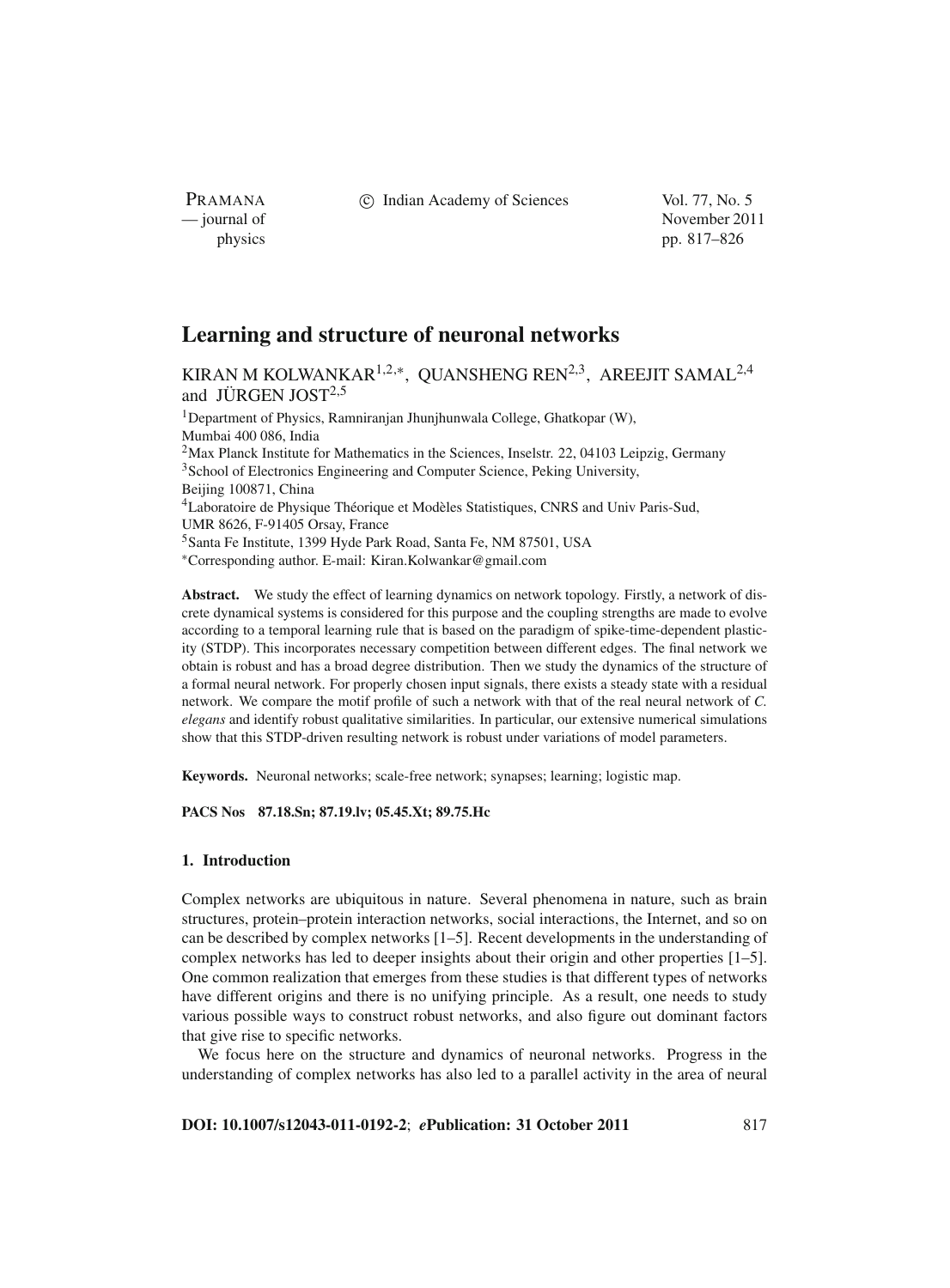networks which showed that the network in the brain possesses small-world and scale-free properties [6,7]. Further, a network motif [8] analysis of the *C. elegans* neural network showed that it belongs to one of the four superfamilies [9] of networks.

These developments lead to a natural question about the factors that determine the observed network structure in the brain. The purpose of this paper is to review some of our previous work [10–11] which addresses this issue. Our earlier work [10–11] showed that the mechanism of learning, that is, the modification of the coupling strengths dependent upon the dynamics of the neurons play a crucial role in determining the observed neural network structure.

This review is organized as follows. Section 2 recalls the relevant biological findings. We then describe different neural network models considered in §3. Section 4 discusses our earlier results. The paper then ends with a section on concluding remarks.

#### **2. Biological background**

In the brain, neuronal networks are formed by neurons connected to each other via directed synapses that transmit electrical signals between neurons. The potential of a neuron changes on a fast time-scale depending on the inputs from other neurons. The strength of a synapse determines its efficiency to transmit a signal. The dynamics of synaptic strengths which is interpreted as learning is much slower than the dynamics of the neurons (see, e.g. ref. [12]).

It is well known that just after birth, the brain has a very dense population of synaptic connections and, as time progresses, most of the synaptic connections are pruned [13]. The pruning is not restricted to larger brains but also occurs in the brain of a small worm like *C. elegans* [14]. This leads to the question about the role played by learning dynamics in determining the final neural network structure.

The neural network of the worm *C. elegans* is completely known [15]. Further, there exists some variation in the neural network structure from animal to animal [16]. The neural network of *C. elegans* has been studied extensively in the literature [17,18]. It was found that perturbed sensory activity and mutations altering the calcium channels or membrane potential affect the axon outgrowth [19] implying that the neural network is not genetically hard wired. In ref. [6], using functional magnetic resonance imaging data, it was shown that the functional networks in the brain have small-world and scale-free properties.

Spike-timing-dependent plasticity (STDP) is an experimentally observed biological process that adjusts the strength of synaptic connections between neurons in the brain [20]. The process adjusts the connection strengths based on the relative timing of a particular neuron's output and input action potentials (or spikes). In this study, the weight of the synaptic connection is modified by a STDP motivated rule.

# **3. Description of models**

# 3.1 *Discrete nonlinear map*

We study the following coupled dynamical system

$$
X_{n+1} = Gf(X_n),\tag{1}
$$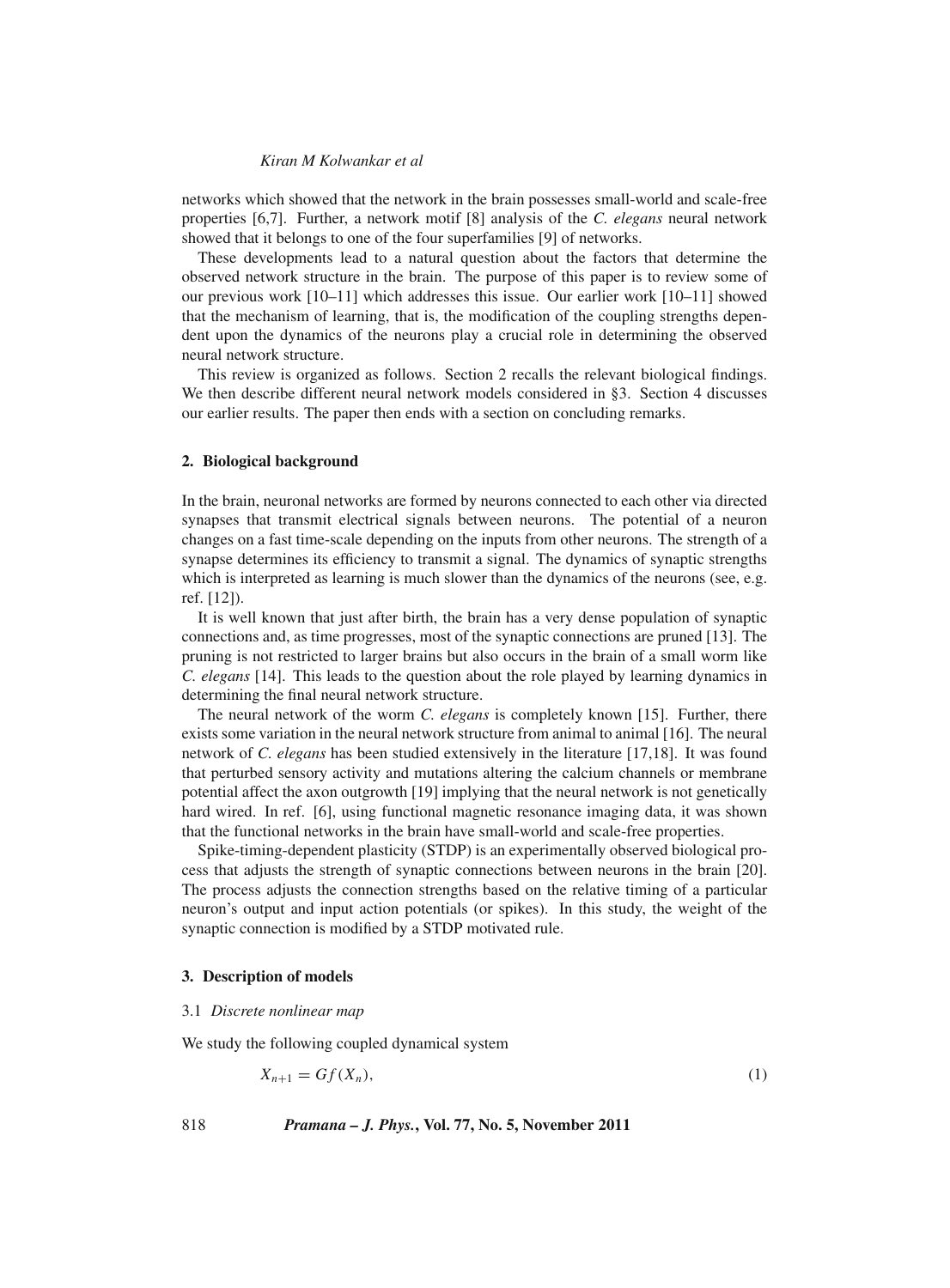where  $X_n$  is an N-dimensional column vector representing the state of nodes in the network, *G* is an  $N \times N$  coupling matrix describing the connectivity of the network and  $f$ is a map from  $\Omega = [0, 1]^N$  onto itself modelling the dynamics of the node. We consider chaotic dynamics via the logistic map defined as

$$
f(x) = \mu x (1 - x) \tag{2}
$$

with  $\mu = 4$ .  $G_{ii}$  ( $i \neq j$ ) is the coupling strength of the edge from *j* to *i*, and we impose the balancing condition  $G_{ii} = 1 - \sum_{i \neq j} G_{ij}$ .  $G_{ij} = 0$  signifies that there is no link from *j* to *i*. Note that we choose  $G_{ij}$  for  $i \neq j$  to be nonnegative, i.e., we do not consider inhibitory synapses.

For the above-mentioned discrete dynamical system, the learning rule also has to be discrete. We choose the following learning rule:

$$
G_{ij}(n+1) = G_{ij}(n) + \epsilon (X_j(n-1)X_i(n) - X_j(n)X_i(n-1)),
$$
\n(3)

where  $\epsilon$  is a small parameter deciding the time-scale of the learning dynamics. Thus, the strength of the connection from *j* to *i* grows when the state of *j* at time *n*−1 and the state of *i* at time *n* are correlated, and it decreases when the correlation switches the temporal order, i.e., when *i* is active before *j*. Hence, this rule represents a discrete time implementation of STDP. When two nodes are synchronized in the network, the coupling strength between them does not change. From a different perspective, in connection with information flows in networks, a general class of such learning rules has been considered in ref. [21].

#### 3.2 *Realistic neuronal dynamics*

We have studied two realistic neuronal models using the NEST simulation tool [22]: the leaky integrate-and-fire (LIF) model and the Hodgkin–Huxley (HH) model. The parameter values for our simulations of the LIF model were taken from ref. [23] and that for the HH model from ref. [24]. We do not consider inhibitory synapses which are extremely rare between interneurons in the *C. elegans* network [16]. In both models, the synaptic conductance  $g_i(t)$  is given by  $g_i(t) = g_m \sum_{j=1}^N w_{ij}(t) \sum_k f(t-t_j^k)$ , where *N* is the number of neurons,  $g_m$  is the maximum value of the synaptic conductance,  $w_{ij}$  is the weight of the synaptic connection from neuron *i* to neuron *j*,  $t_j^k$  is the timing of the *k*th spike of neuron *j*.

The amount of synaptic weight modification is determined by the temporal difference  $\Delta t$ between the occurrence of the postsynaptic action potential and the arrival of the presynaptic action potential via a STDP learning rule.  $\Delta t = t_j - (t_i + \tau_d)$ , where  $t_j$  is the spike time of the postsynaptic neuron  $j$ ,  $\tau_d$  is the time delay of the spike transmission from neuron *i* to neuron  $j$  and  $t_i$  is the spike time of the presynaptic neuron  $i$ . The weight modification  $\Delta w_{ij}$  is described by the following equations:

$$
\Delta w_{ij}(\Delta t) = \begin{cases} \lambda \exp(-|\Delta t|/\tau_+) & \text{if } \Delta t \ge \tau_d \\ -\lambda \alpha \exp(-|\Delta t|/\tau_-) & \text{if } \Delta t < \tau_d, \end{cases}
$$
(4)

where the learning rate  $\lambda = 0.0001$  and  $w_{ij}$  are constrained in the range [0, 1].  $\alpha$  introduces a possible asymmetry between the scale of potentiation and depression and the time constants  $\tau_+$  and  $\tau_-$  control the width of the time window.

*Pramana – J. Phys.***, Vol. 77, No. 5, November 2011** 819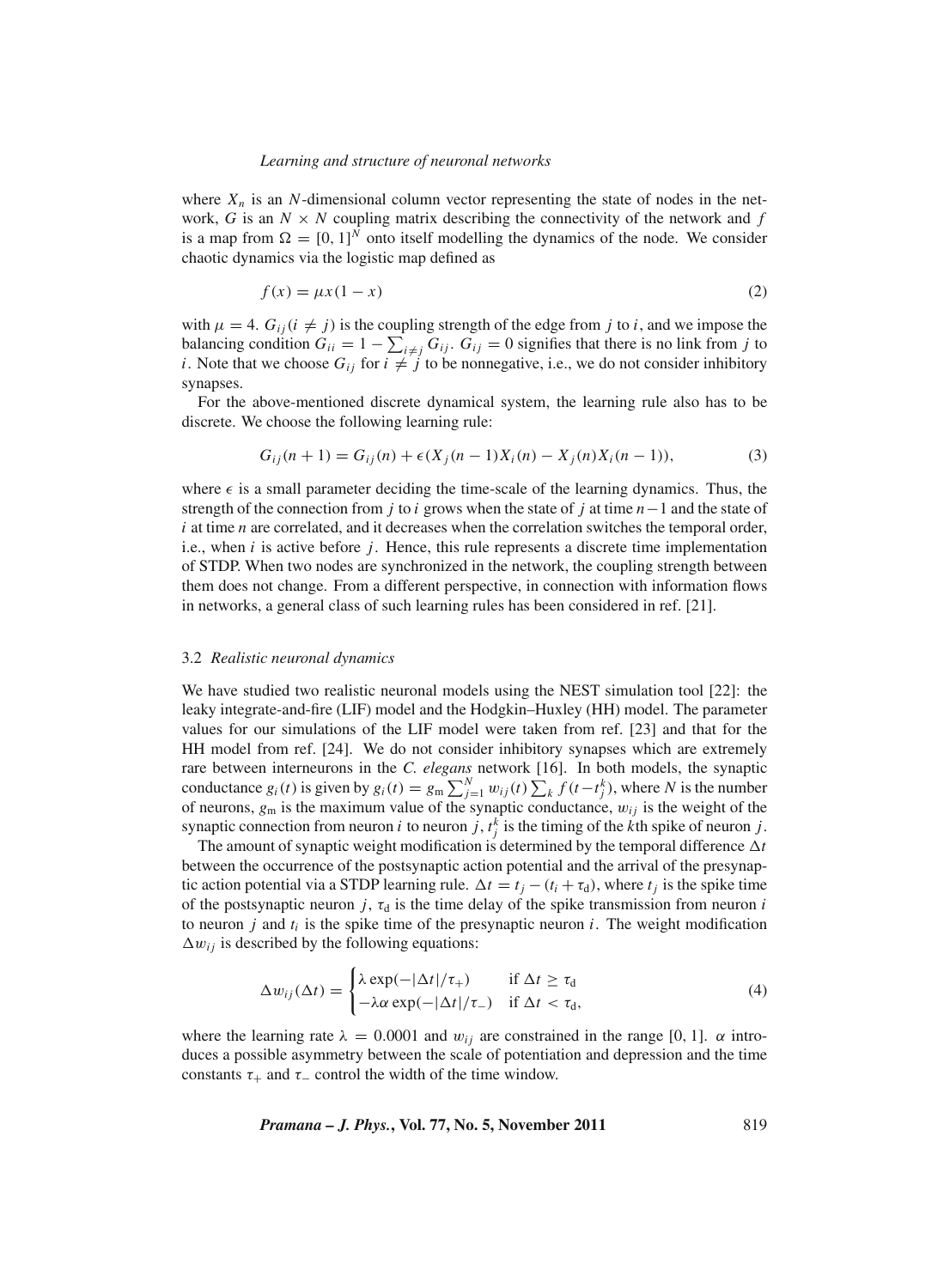### **4. Results and discussion**

#### 4.1 *Logistic map model*

To study the effect of learning on the network topology, we begin with a globally coupled network of discrete dynamical systems described by eqs (1) and (2). The dynamics of the coupling strengths is governed by eq. (3). We assign small nonzero initial values to the coupling strength and allow the system to evolve for about  $10^7 - 2 \times 10^8$  time steps depending on the number of nodes in the network. The number of nodes in the network were taken as powers of 2, from 16 to 1024. If the coupling strength of any edge becomes negative, then we clamp it to zero thereafter. This is pruning of the edge. We find that the evolution leads to a steady state with a robust scale-free network.

The initial values of the edge strengths were taken to be distributed randomly (and uniformly) in an interval [0,  $g_{\text{in}}^{\text{max}}$ ], where  $g_{\text{in}}^{\text{max}} = 0.25/(N - 1)$ . The value of  $\epsilon$  is much less than  $g_{\text{in}}^{\text{max}}$ . In figure 1, the number of edges in the network is plotted against the number of iterations. We see that the number of edges decreases very fast in the beginning and then reaches a constant value. We observe that this value is of the order of the number of nodes in the network. The strengths of the remaining edges are then unlikely to become zero, keeping the structure of the final residual network intact. Addition of small random noise to the learning dynamics did not affect the conclusions. Thus, it follows that as the system evolves the coupling strength of many edges drops to zero but at the same time some edges become stronger and their strength attains a steady value. This was found to occur for several values of the system size as well as sufficiently small values of  $\epsilon$ .

We have studied some properties of the residual network and the robustness of the observed properties to changes in parameter values. We have studied the frequency of



**Figure 1.** Plot of the number of edges in the network vs. the number of iterations. Here, we have shown the case where number of nodes is 64,  $\epsilon = 0.001$  and the number of iterations is  $10<sup>7</sup>$ .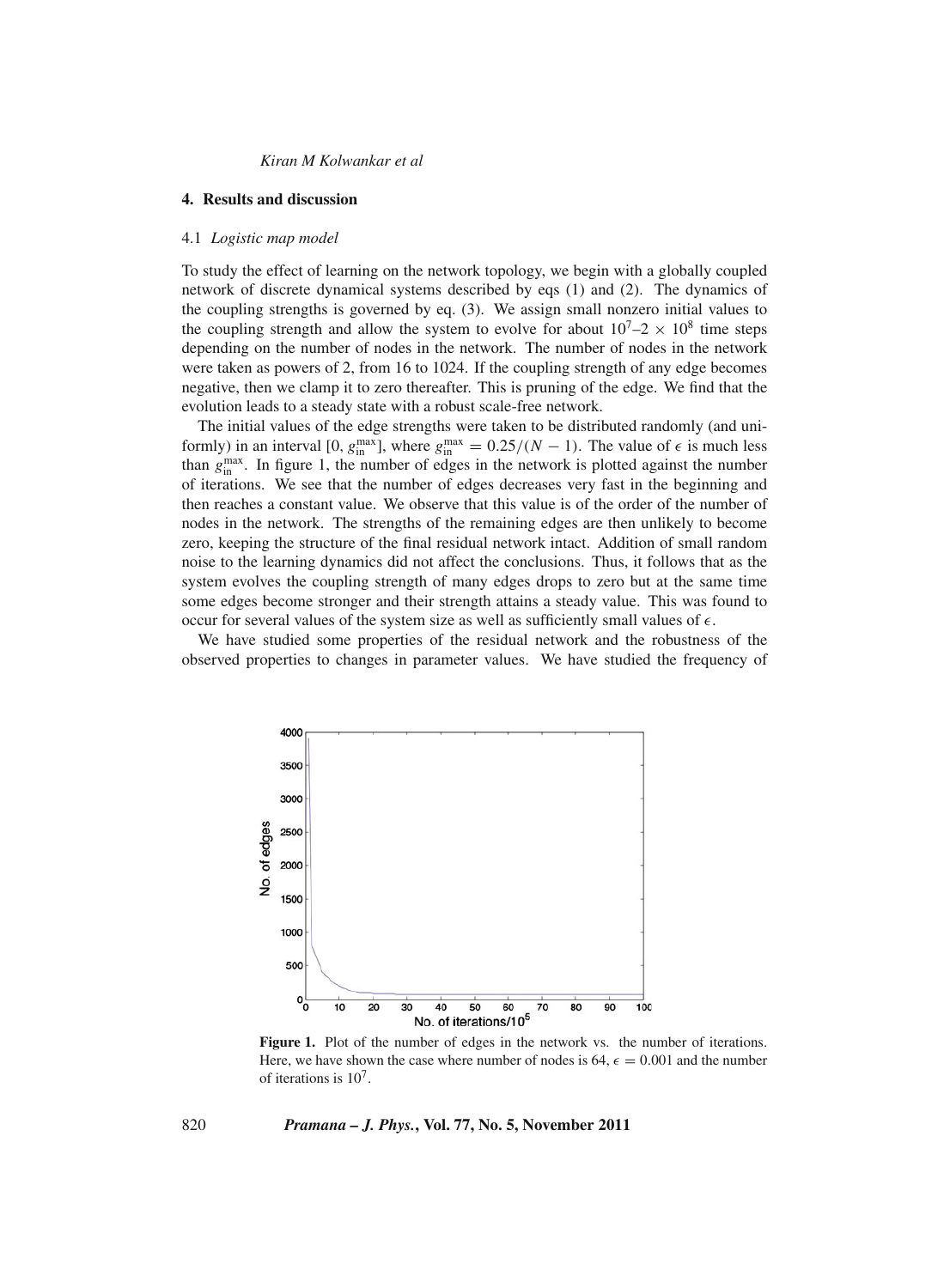different three-node subgraphs in the residual network, which yields information about the local network structure. Out of the 13 possible three-node subgraphs or triads, only four triads are present in the final network irrespective of the value of  $\epsilon$  and network size. If A, B and C are three different nodes in a triad then the four observed triads are: (1) links going out from (say) B to both A and C,  $(2)$  opposite of  $(1)$ , i.e., links coming into B from both A and C, (3) a link from A to B and from B to C and (4) a cyclic triangle. The other triads are absent in the residual network. In particular, triads with double links, i.e., a link from A to B and also from B to A, are absent. This is expected from the considered learning rule since  $G_{ij} + G_{ji}$  is a constant and so the strength of one link grows at the expense of the other. Noncyclic triads are also absent in the residual network.

The most interesting outcome of this study is the final structure of the graph. We find that though some nodes and small clusters get separated there is still a single large connected component. In figure 2 we show the residual graph of 1024 nodes. Its scale-free nature is evident from the broad degree distribution depicted in figure 3. Independently, Shin and Kim [25] have also found a similar result using the FitzHug–Nagumo model.

### 4.2 *Realistic models*

In this case, we start our simulations of the STDP-driven pruning process with an all-to-all connected network where neurons are stimulated by different periodic patterns repeatedly with period  $T_{\text{pattern}}$ . We generate all the patterns from Poisson spike trains with the same average firing rate  $f_{\text{Poisson}} = 50$  Hz. This average firing rate corresponds to a 20 ms spike interval and is consistent with the width of the STDP time window. In all cases, the peak



**Figure 2.** The structure of the final network with 1024 nodes after  $2 \times 10^8$  iterations. Here,  $\epsilon = 0.00005$ .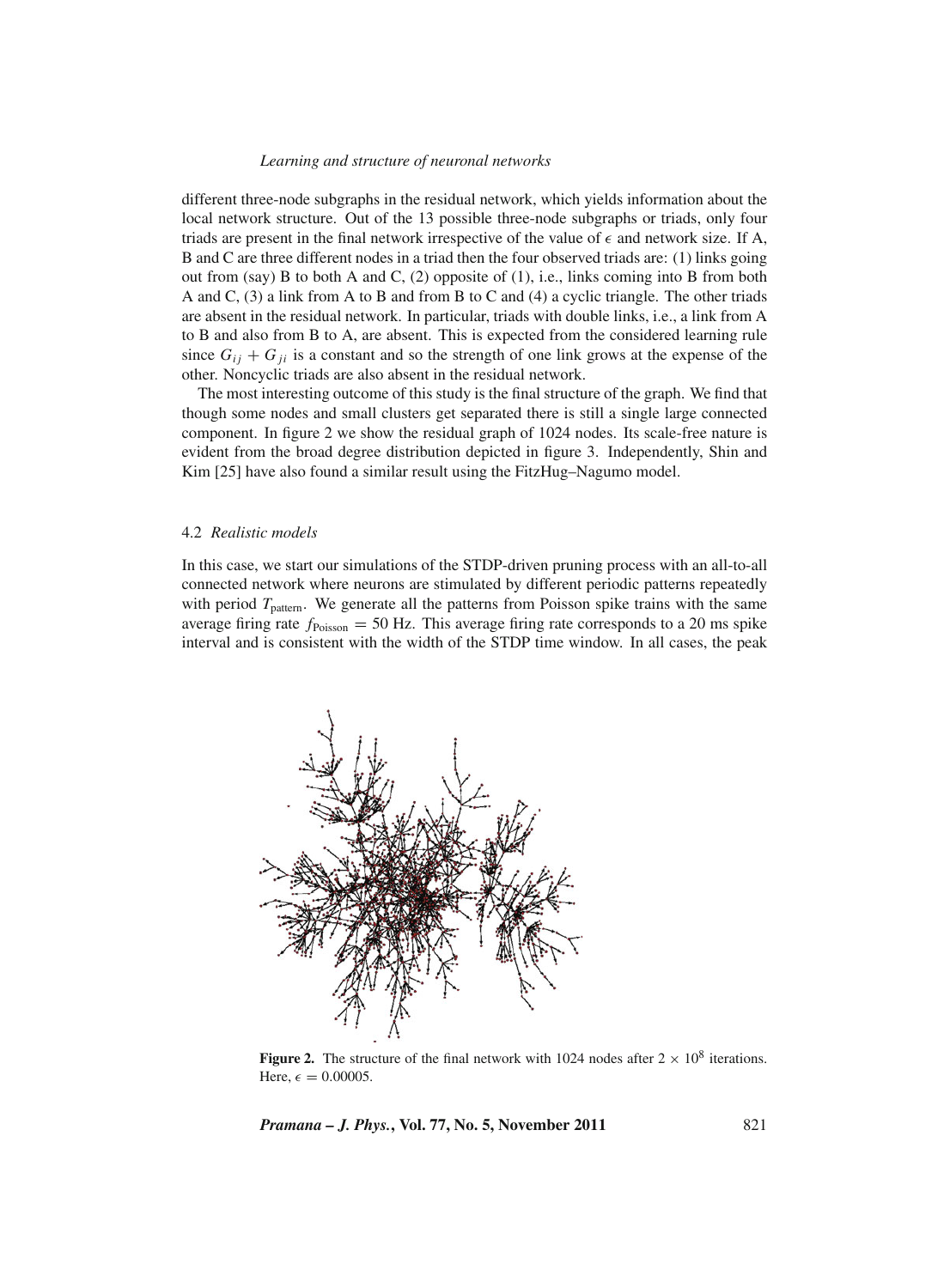*Kiran M Kolwankar et al*



**Figure 3.** The degree distribution for networks with 512 nodes (blue squares) averaged over 20 realizations and 1024 nodes (red circles) averaged over 10 realizations.

synaptic conductances and the neuron potentials are initialized with a random uniform distribution. Most of the peak synaptic conductances are pushed toward zero or *g*<sup>m</sup> after development. The threshold for synaptic pruning is set to  $g = 0.005$  nS. We analyse the occurrence of triads in the resulting steady-state network of the investigated LIF and HH neuronal models.

We follow the approach outlined above to study four cases with different configurations. We refer to the first case as 'basic configuration', and the other cases are variations of the first case. In the 'basic configuration', we simulate a network of  $N = 100$  LIF neurons which is similar in size to the *C. elegans* subnetwork of somatic interneurons. An asymmetric time window  $\tau_{+} = 16.8$  ms and  $\tau_{-} = 33.7$  ms was used in the STDP rule which provides a reasonable approximation of the observed synaptic modification in actual experiments [26]. We take  $\alpha = 0.525$  along with the asymmetric time window resulting in the ratio  $A_-\tau_-/A_+\tau_+ = 1.05$  similar to that in ref. [23]. We set the other parameters as follows: the synaptic delay  $\tau_d = 10$  ms, the maximum peak synaptic conductance  $g_m = 0.3$  nS, and the period of input patterns  $T_{\text{pattern}} = 2$  s. We also study three variations of the 'basic configuration': 'Symmetric configuration', where the asymmetric time window is replaced with a symmetric one ( $\tau_{+} = \tau_{-} = 20.0$  ms), and  $\alpha = 1.05$  to preserve the ratio  $A_-\tau_-/A_+\tau_+ = 1.05$ ; 'HH model configuration', where LIF model is replaced by the HH model; 'Large network configuration', where the network size is enlarged to 200 neurons and  $g_m = 0.2$  nS. For all four cases, we repeat our simulations ten times with different input patterns and initial values.

We have used the Mfinder software [8] developed by U Alon's group to determine the occurrence of three-node subgraphs in our STDP-driven networks. The abundance of each subgraph *i* is quantified by the Z-score

$$
z_i = \frac{N_i^{\text{real}} - \langle N_i^{\text{rand}} \rangle}{\text{std}(N_i^{\text{rand}})},
$$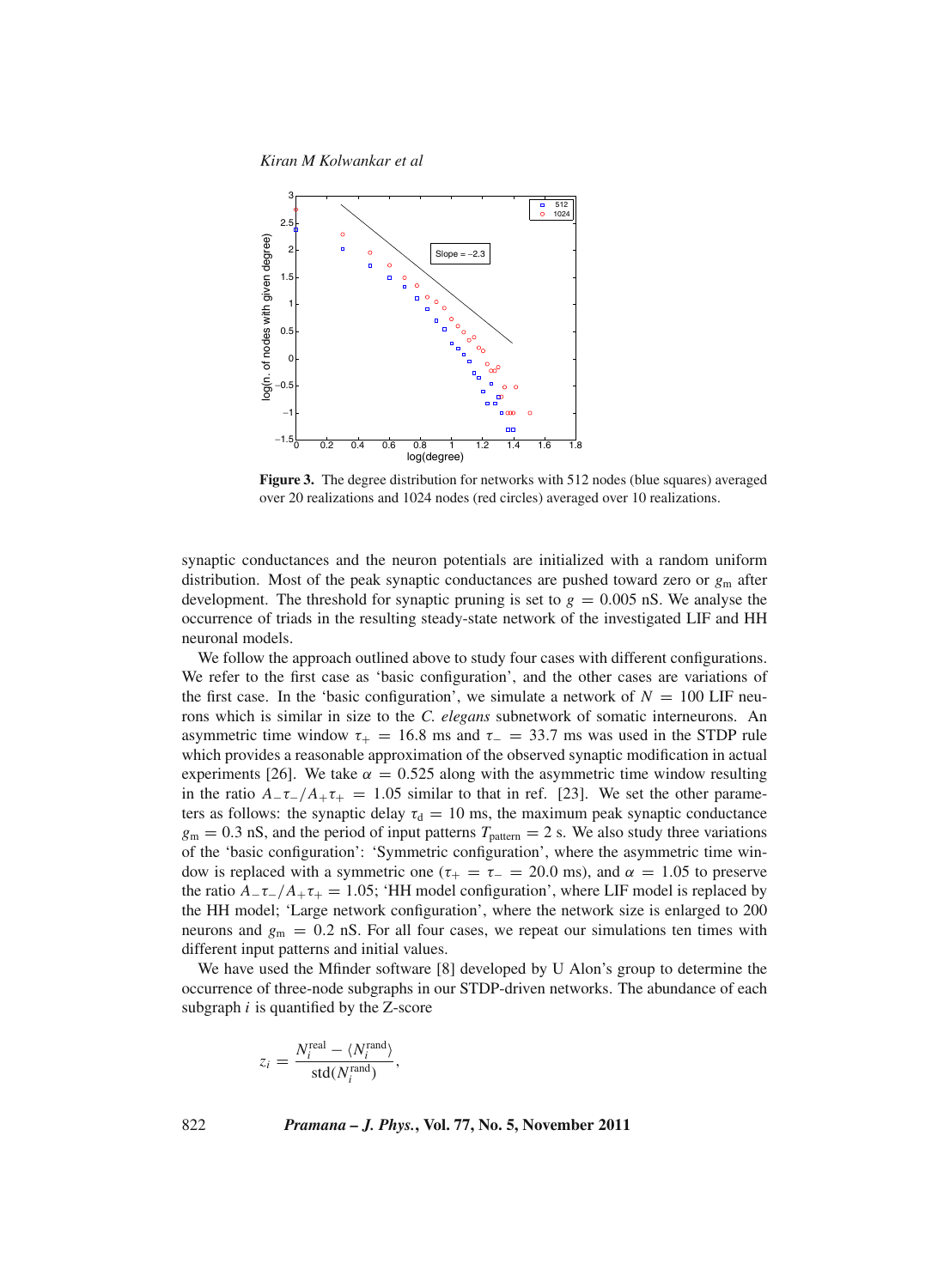where  $N_i^{\text{real}}$  is the abundance of subgraph *i* in the real network,  $\langle N_i^{\text{rand}} \rangle$  and std $(N_i^{\text{rand}})$ are the mean and standard deviation of abundance of subgraph *i* in an ensemble of 1000 random networks generated by preserving the same number of incoming, outgoing and mutual edges at each node compared to the real network. If  $z_i > 0$  ( $z_i < 0$ ) then the subgraph  $i$  is over-represented (under-represented) and is designated as a motif (antimotif) [8]. The significance profile (SP) of different subgraphs in a network is the vector of Zscores normalized to length 1:

$$
\mathrm{SP}_i = z_i / \sqrt{\sum_{i=1}^{13} z_i^2}.
$$

SP shows the relative significance of subgraphs and is important for comparison of networks of different sizes and degree sequences [9].

The SPs of triads for the four configurations mentioned earlier along with that for the *C. elegans* neuronal network is shown in figure 4. It is seen that all four STDP-driven evolved networks have very similar SPs with triads 7, 9 and 10 as motifs, and triads 1, 2, 4 and 5 as antimotifs, as in the SP of the *C. elegans* network which belongs to the second superfamily reported in ref. [9]. The SP curves for the four STDP-driven evolved networks are even more similar to the *C. elegans* subnetwork of interneurons. We find that this



**Figure 4.** Comparison of SPs for (**a**) four different STDP-driven evolved networks and (**b**) *C. elegans* neuronal networks (the subnetwork of somatic interneurons, the somatic network, the whole neuronal network using the old wiring diagram [15]). We also show the triad subgraph dictionary in this figure.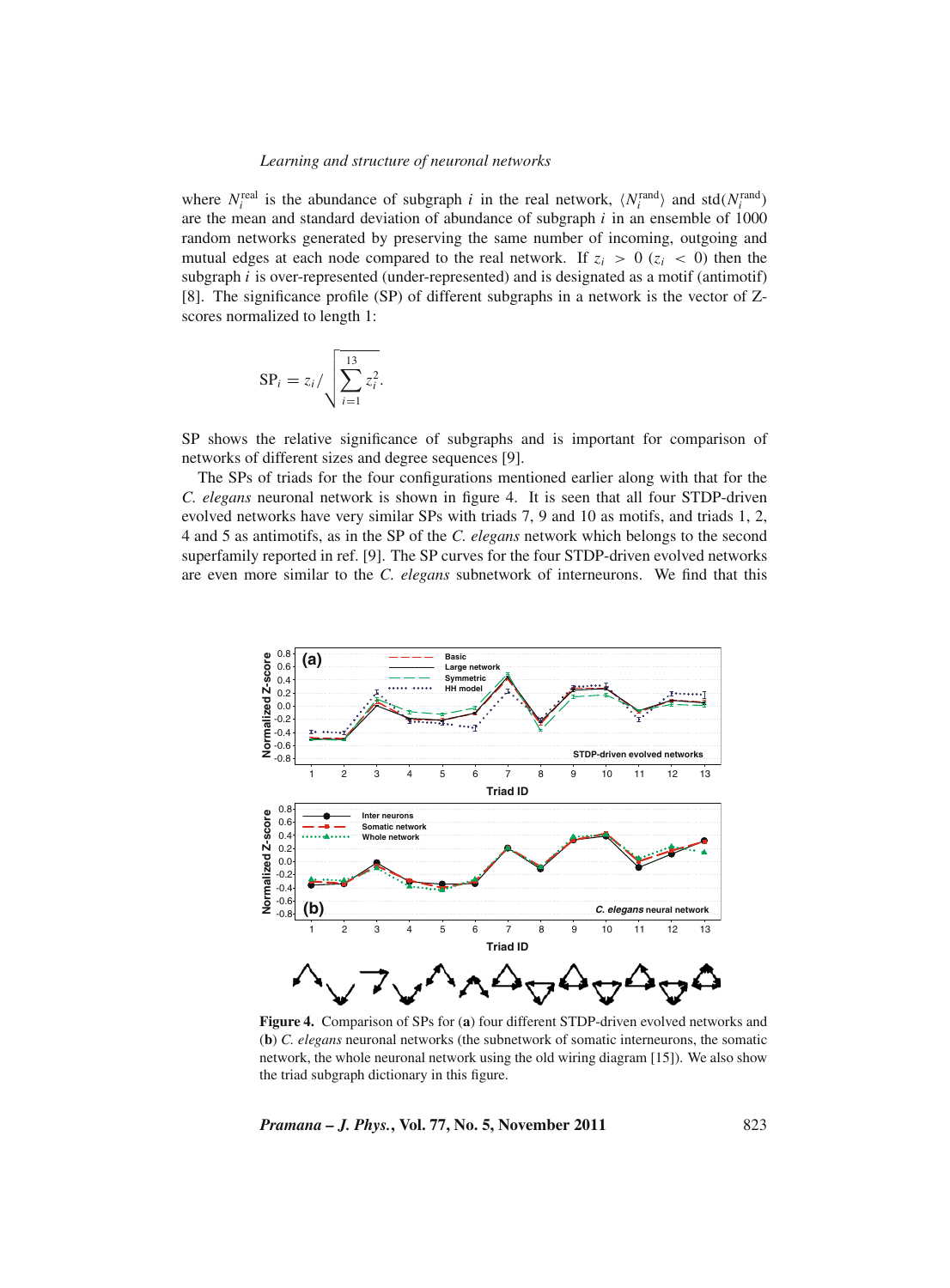phenomenon does not depend on the neuron model, the symmetry of the time window or the network size, and thus must reflect some intrinsic characteristic of STDP. Recently, it was shown that the three motifs, feedforward loop (FFL; triad 7) and the mixed-feedforwardfeedback loops (MFFL1, MFFL2; triads 9,10) perform important neural computation and cognition tasks in the cell providing an explanation for the abundance of these motifs in the real network [27]. Thus, STDP can develop these important motifs abundant in neuronal networks and characteristic of the second superfamily of [9].

There are small differences between our evolved networks and the subnetwork of interneurons in *C. elegans*: triads 1, 2 and 8 have relatively lower negative SP, while triads 3 and 7 have relatively higher positive SP compared to the *C. elegans* neuronal network (see figure 4). STDP tends to form feedforward structures [28] and reflect the causal relations between neurons, which could lead to over-representation of cascades (triad 3) and FFL (triad 7), and under-representation of cycles (triad 8). On the other hand, we have neglected other mechanisms such as short-term plasticity and hundreds of gap connections that are present in *C. elegans*. The neuron models and parameter setting may also be different from *C. elegans*. Since all these factors could influence the results and have not been accounted in the simulated models, the reported similarities between the evolved and real networks are even more striking. In figure 5 we see that the STDP-driven evolved network for the 'basic configuration' even develops a similar triad frequency spectrum as that of *C. elegans*.



**Figure 5.** Comparison of triad frequency spectra for STDP-driven evolved networks and *C. elegans* neuronal network. (**a**) Subnetwork of somatic interneurons and (**b**) somatic network in *C. elegans*. STDP-driven evolved networks in (**c**) basic and (**d**) large network configurations.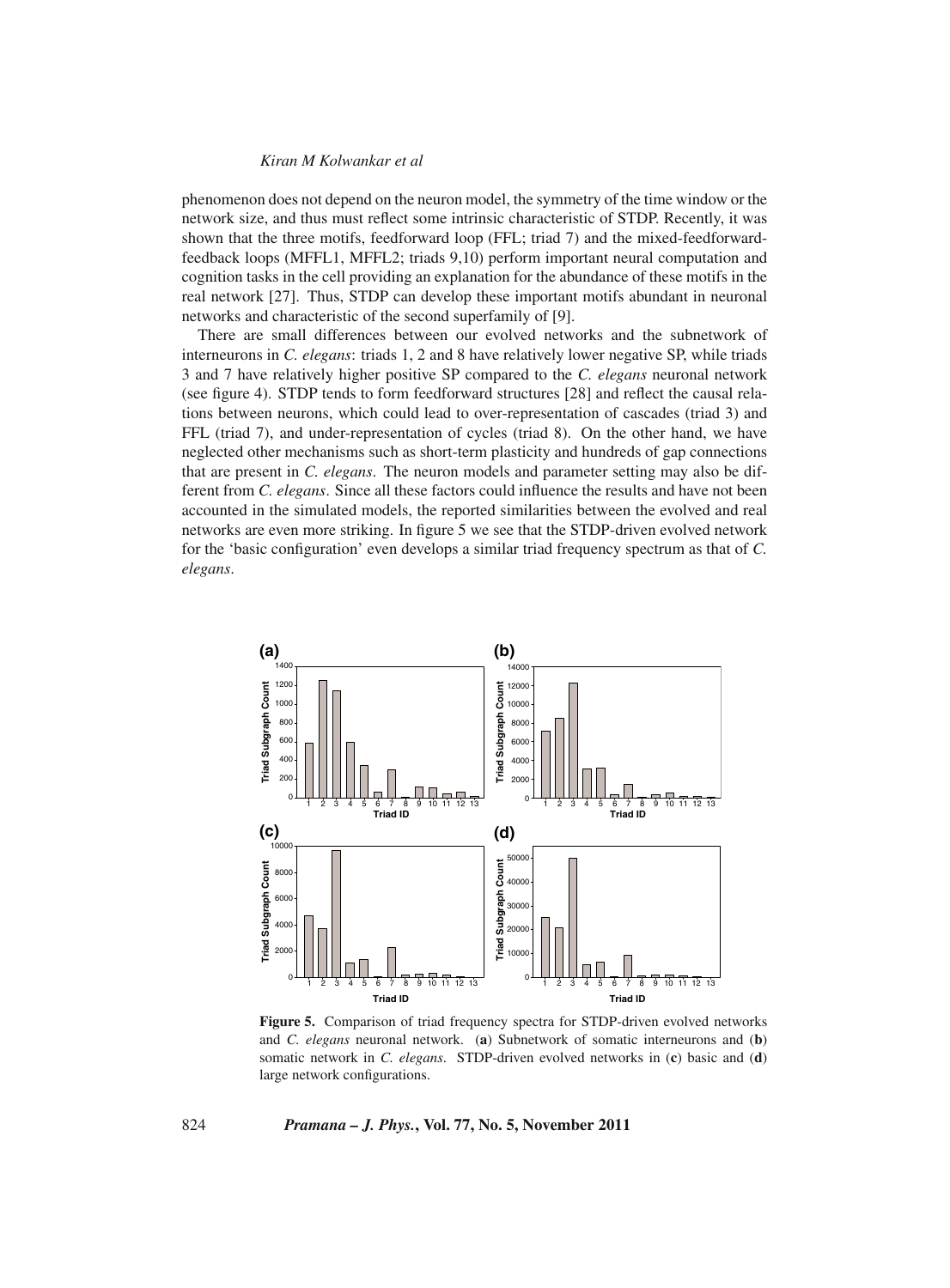# **5. Conclusions**

We have studied the effect of a STDP-type learning rule on the structure of the neuronal network. The investigated learning rule incorporates necessary competition between different edges. As the network evolves, some edges grow in strength while other edges become weak. We have considered two types of dynamics on the nodes: (a) A simple nonlinear map, i.e., the logistic map and (b) realistic neuronal dynamics, i.e., leaky integrate and fire (LIF) neuron and Hodgkin–Huxley (HH) models. In logistic map-based model, the edges whose strength become zero are eliminated permanently. This is motivated by the process of pruning in the real biological networks. In realistic LIF and HH models, the strength of edges are allowed to become positive after becoming zero. This accounts for phenomena like exuberance. For all the models, we obtain a residual network with robust properties. The residual network in the case of logistic map is sparser than the one obtained in realistic models. However, it has a broad degree distribution, a property shared by the brain networks.

In the residual network for LIF and HH models, three triads, FFL, MFFL1 and MFFL2, were over-represented compared to randomized networks. These three triads perform important neural computation and cognition tasks. Recently, Meisel and Gross [29] have studied the network with LIF neurons and observed that the networks robustly evolved to a state characterized by the presence of power laws in the distribution of synaptic conductances. Our focus was on the local structure of the resultant network. The SPs of STDP-driven evolved networks are similar to that in the *C. elegans* neuronal network, especially, the subnetwork of interneurons. Also, the triad frequency spectrum of STDP-driven evolved network in certain configurations is similar to that of *C. elegans*. The exact role of neuronal input in determining the network structure is not yet clear but it seems some amount of complexity is needed. This suggests that the learning dynamics plays a crucial role in determining the network structure.

# **Acknowledgements**

KMK acknowledges the support from Department of Science and Technology (DST), India and JJ acknowledges the support from Volkswagen Foundation.

## **References**

- [1] R Albert and A-L Barabasi, *Re*v*. Mod. Phys.* **74**, 47 (2002)
- [2] D Watts and S H Strogatz, *Nature* **393**, 440 (1998)
- [3] S Bornholdt and H G Schuster, *Handbook of graphs and networks: From the genome to the internet* (Wiley-VCH, Weinheim, 2002)
- [4] M E J Newman, *SIAM Re*v*.* **45**, 167 (2003)
- [5] S N Dorogovtsev and J F F Mendes, *E*v*olution of networks: From biological nets to the internet and WWW* (Oxford University Press, USA, 2003)
- [6] V M Eguíluz, D R Chialvo, G A Cecchi, M Baliki and A V Apkarian, *Phys. Re*v*. Lett.* **94(1)**, 018102 (2005)
- [7] C J Stam and J C Reijneveld, *Nonlin. Biomed. Phys.* **1**, 3 (2007)
- [8] R Milo, S Shen-Orr, S ltzkovitz, N Kashtan, D Chklovskii and U Alon, *Science* **298**, 824 (2002)